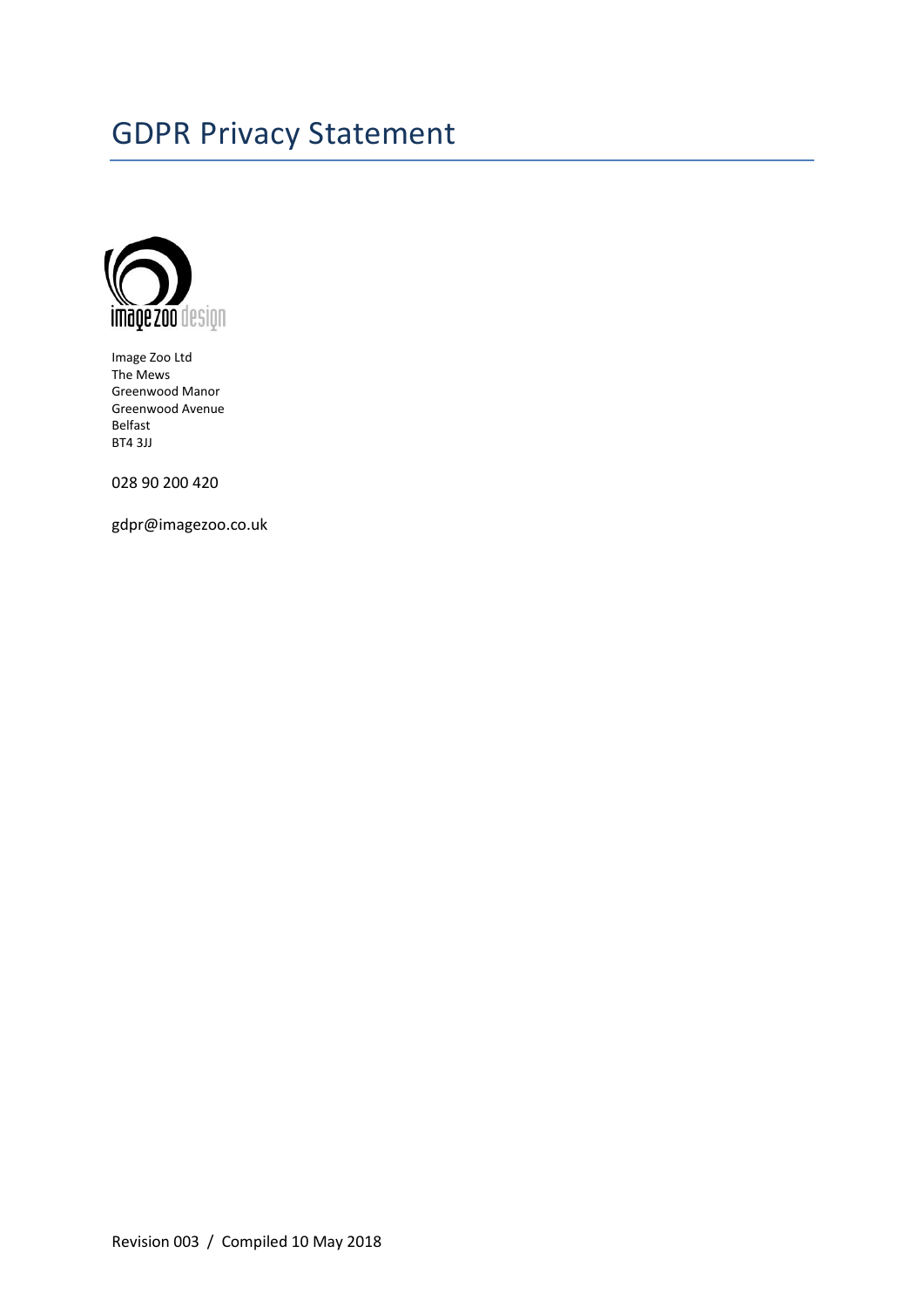# Image Zoo's privacy policy is compliant with the General Data Protection Regulation specifically:

# **Who is collecting the data?**

• Image Zoo Ltd The Mews, Greenwood Manor Greenwood Avenue Belfast. BT4 3JJ

# **What data is being collected?**

- We hold the following information for each of our customers and suppliers
	- o Name
	- o Job title
	- o Place of work
	- o Telephone numbers
	- o Email address
- In addition, we hold the following offline information on each of our employees;
	- o Curriculum Vitae
	- o Interview notes

### **What is the legal basis for processing the data?**

• The lawful basis for Image Zoo Ltd processing personal data falls under one, or more, of the following GPDR criteria:

> (a) Consent: the individual has given clear consent for you to process their personal data for a specific purpose.

> (b) Contract: the processing is necessary for a contract you have with the individual, or because they have asked you to take specific steps before entering into a contract.

(f) Legitimate interests: the processing is necessary for our legitimate commercial interests

### **Will the data be shared with any third parties?**

• The data will not be shared with third parties